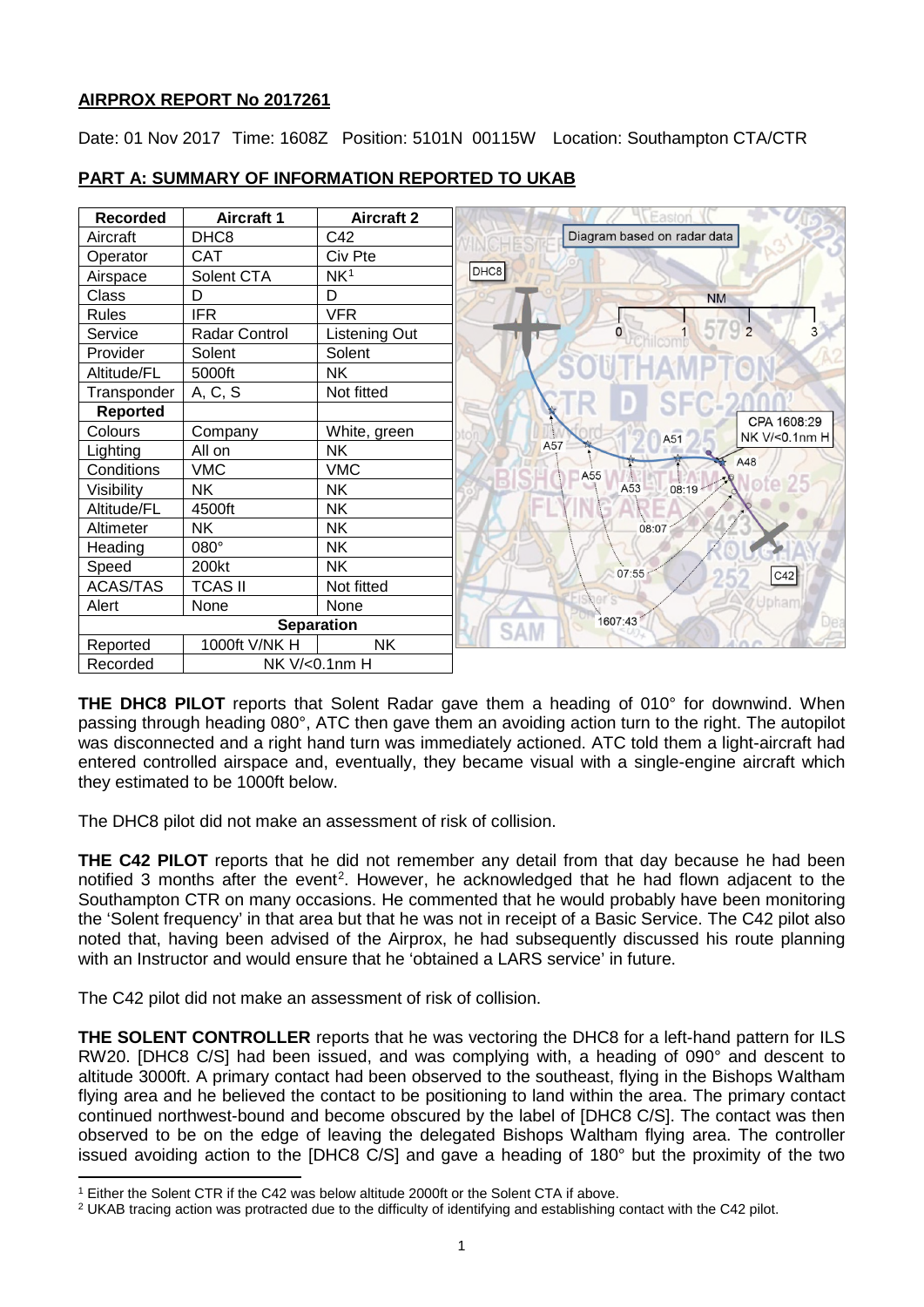contacts was such that the rate of turn of the DHC8 was not sufficient to avoid the contacts merging. The controller tried to raise the other aircraft on frequency but with no response. He gave the DHC8 pilot a further turn onto 270° and updated him with the position and track of the unknown aircraft. They stated that they had the aircraft in sight 1000ft below. The controller noted that he believed separation was restored as quickly as possible and remained until the DHC8 landed.

### **Factual Background**

The weather at Southampton was recorded as follows:

METAR EGHI 011620Z VRB02KT CAVOK 12/07 Q1016=

#### **Analysis and Investigation**

## **CAA ATSI**

An Airprox was reported by the DHC8 pilot as a result of the aircraft coming into proximity with what is believed to be a C42 microlight in the vicinity of Southampton Airport. The DHC8 was on an IFR flight to Southampton and was in receipt of a Radar Control Service from Solent Radar. The aircraft was being vectored for the ILS RW20 (a left-hand pattern). The microlight could not be formally identified via the area radar replay due to it displaying as a primary-only radar contact. However, the track observed on the radar replay matched the description in the controller report. Tracing action established that the aircraft landed at Membury Airfield. A report was subsequently received from the pilot who confirmed that the microlight had been flown under VFR from Membury to Sandown and return on the day in question.

The Solent Radar controller was providing both Approach Radar and Final Director services, with several aircraft on frequency, including inbounds, outbounds and CTR transits. At 1555:00 the primary only radar contact was observed in the Bembridge area tracking north. The contact continued northbound and coasted in southeast of Southampton. The contact was then constantly visible on the radar replay until 1603:00 when it faded and re-appeared at 1605:39. It should be noted that this is not necessarily representative of the picture that the Solent Radar controller would have been observing on the day utilising Solent Radar. Technical issues were experienced when obtaining the Solent Radar replay and as such the recording could not be produced.

The DHC8 pilot made initial R/T contact with Solent Radar at 1601:30 and was advised to expect vectors for the ILS RW20, left-hand. The pilot was then given heading and descent instructions to position for the ILS. The primary-only radar contact was not visible at this time. At 1605:39, the primary radar contact re-appeared on the eastern edge of the CTR (Figure 1).

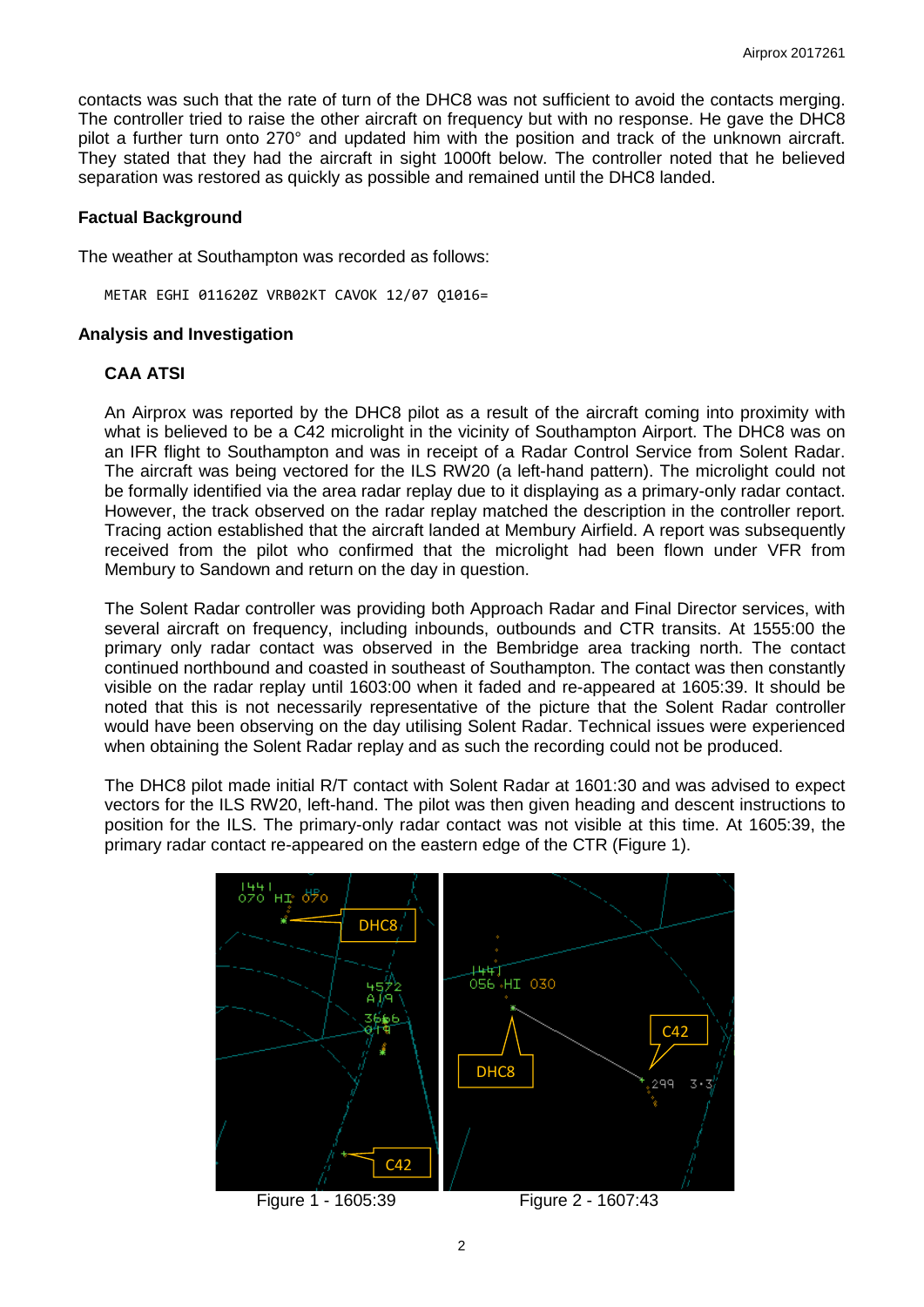At 1607:43, the controller instructed the DHC8 pilot to turn left heading 090° and descend to altitude 3000ft (Figure 2). The controller then turned his attention to other inbound, transiting and free-calling pilots.

At 1608:10, the controller issued the DHC8 pilot with an avoiding action right turn onto 180° and passed Traffic Information on the conflicting aircraft. The pilot read back the avoiding action instruction and initiated the turn. The controller then made blind calls to establish whether the conflicting aircraft was listening out on the Solent Radar frequency. There was no response.

CPA occurred at 1608:28 with the aircraft separated laterally by 0.2nm (Figure 3).



Figure 3 – 1608:28

At 1610:00, the DHC8 pilot reported having the conflicting aircraft in sight.

CAP 493 states that a position symbol which cannot be associated with an aircraft known by the controller to be operating within the airspace concerned shall be considered to represent an unknown aircraft. The action to be taken by controllers when they observe an unknown aircraft, which they consider to be in unsafe proximity to traffic under their control within Class D Airspace is as follows:

'If radar derived, or other information, indicates that an aircraft is making an unauthorised penetration of the airspace, is lost, or has experienced radio failure:

IFR flights shall be given traffic avoidance advice and traffic information shall be passed.'

The CAP 493 entry goes on to say:

'It is recognised that it may not always be possible for controllers to achieve the required separation minima against unknown traffic infringing controlled airspace due to the potential for their sudden appearance and/or unpredictable manoeuvres; however, controllers shall apply all reasonable endeavours (SERA.7002(a)).'

The Solent Radar controller discharged his CAP 493 responsibilities by giving traffic avoidance advice followed by Traffic Information to the DHC8 pilot when he saw the infringing aircraft. Whilst it is recognised that standard separation minima was not achieved, ATSI are satisfied that the controller applied all reasonable endeavours.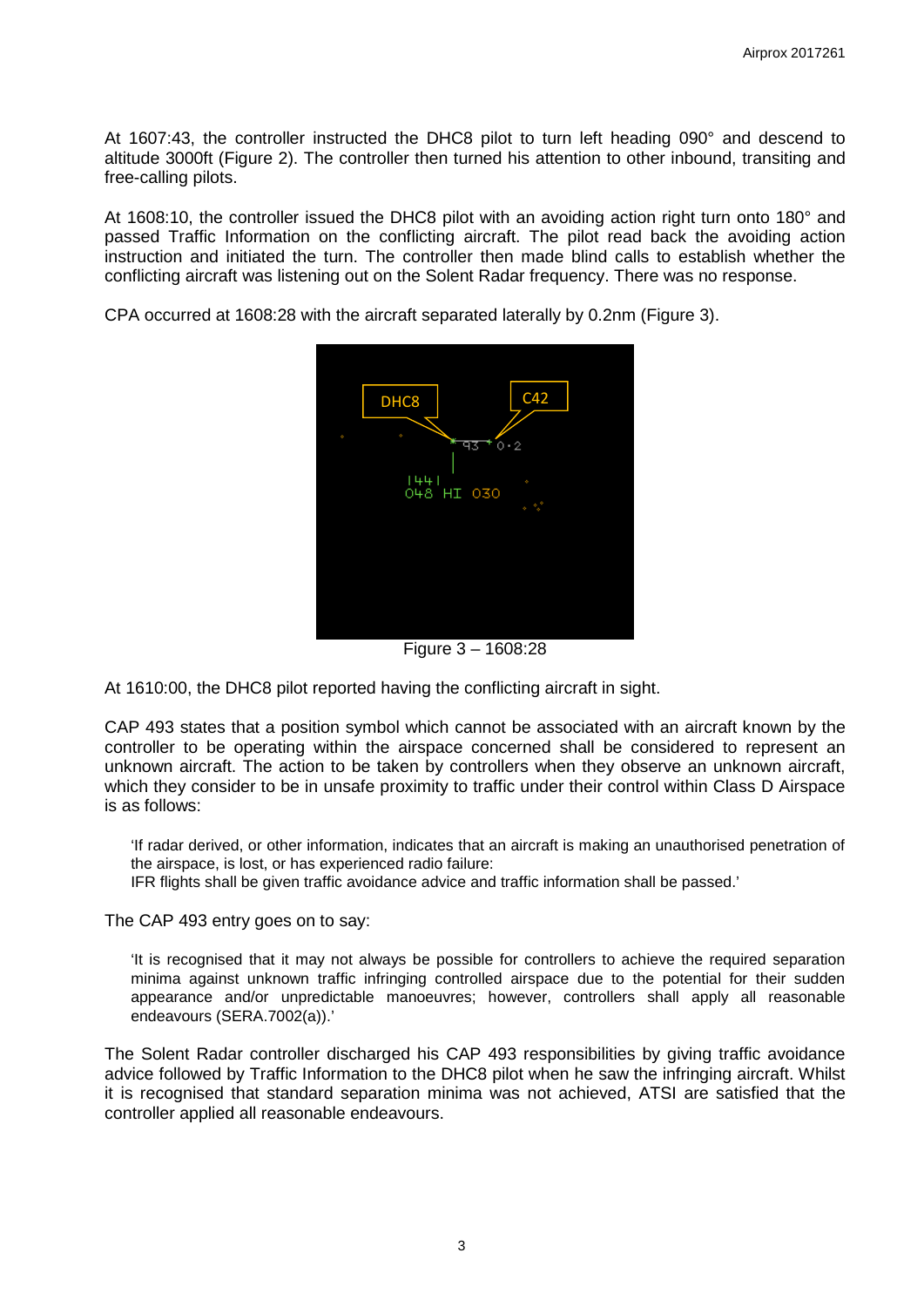### **UKAB Secretariat**

The DHC8 and C42 pilots shared an equal responsibility for collision avoidance and not to operate in such proximity to other aircraft as to create a collision hazard<sup>[3](#page-3-0)</sup>. The UK AIP specifies the conditions of use of the Bishops Waltham Flying Area as follows $^4$  $^4$ :

'Provided that the following requirements are complied with, the provisions of SERA Section 4 Flight Plans and CAP 694 The UK Flight Planning Guide are deemed to have been met in respect of aircraft arriving and departing at unlicensed aerodromes Lower Upham (505817.00N 0011508.00W) or Roughay (505920.40N 0011513.20W), without a requirement to establish RTF contact with [Solent Radar].

Aircraft are to remain within the Bishops Waltham Flying Area (BWFA). Lateral limits of which are that part of the Southampton CTR within a circle radius 1.75 nm centred on 505839.60N 0011331.92W. Upper/lower limits 1500 ft ALT/SFC.

Hours of operation of the BWFA are SR/SS during notified hours of Southampton CTR operation when the reported visibility at Southampton International Airport is 5000 m or greater. Use of Lower Upham and Roughay aerodromes is subject to prior permission from the respective aerodrome operator. Such permission must have been received prior to commencement of a particular flight.'

The C42 pilot was not entitled to enter the Southampton CTA/CTR without the approval of the Solent controller.

## **NATS Ltd Unit Investigation**

16:06:00 [DHC8 C/S] is Bearing 014 degrees at a range of 11NM from SAM. ATCO issues [DHC8 C/S] with descent to A050 on the QNH 1017, this is read back correctly. At this point the primary contact is overhead Bishops Waltham which is 081 degrees at 5.6NM from the SAM. Primary contact is tracking as if they are inbound to Roughay Farm, which is one of the two farm strips that make use of the Bishops Waltham flying area.

16:07:04 [DHC8 C/S] is issued a left turn heading 090 degrees and descent to A030 which is read back correctly. [DHC8 C/S] is bearing 013 degrees at 6.7NM from SAM and the primary contact is bearing 066 degrees at 5.4NM from SAM tracking North West inside the Bishops Waltham flying area. Primary contact is bearing 14. degrees at 5.NM from [DHC8 C/S].

16:07:54 (Figure 4): Primary contact leaves the confines of the Bishops Waltham flying area tracking North West bearing 052 degrees at 5.3NM from SAM and 2.4NM from [DHC8 C/S] on converging tracks. On the ATCO's screen the [DHC8 C/S] label obscures the view of the primary contact.



Figure 4 - 1607:54

<span id="page-3-0"></span><sup>3</sup> SERA.3205 Proximity.

l

<span id="page-3-1"></span><sup>4</sup> UK AIP AD.EGHI-7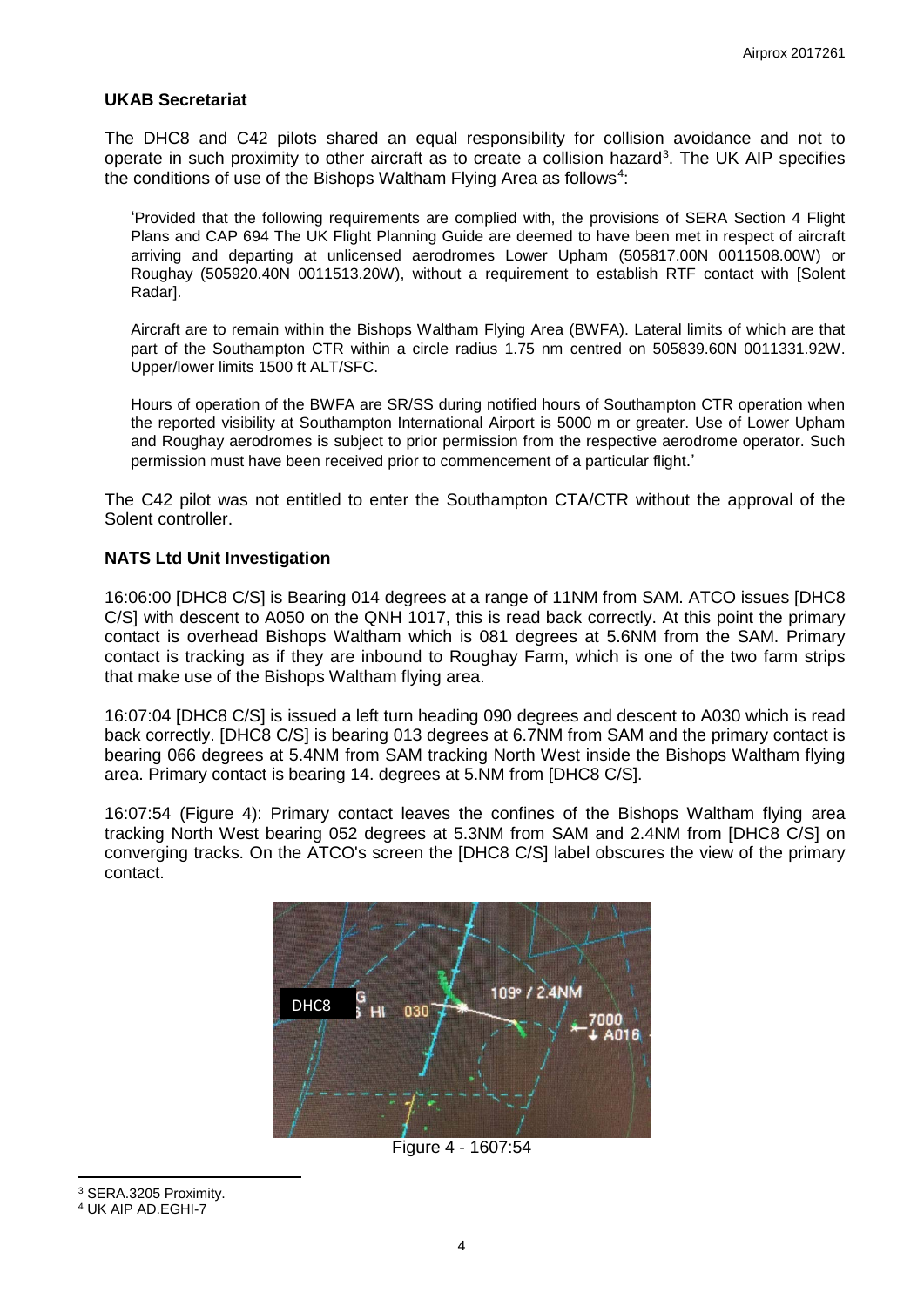16:08:10 ATCO moves the label of the [DHC8 C/S] and spots the primary contact infringing the CTR and issues the [DHC8 C/S] with avoiding action turn right heading 180 degrees and gives traffic information on the infringing aircraft this is read back correctly by [DHC8 C/S]. At this point there is 1.4NM between [DHC8 C/S] and the infringing aircraft and tracks are converging.

16:08:24 (Figure 5): Radar contacts of [DHC8 C/S] and infringing aircraft merge at this point.



Figure 5 - 1608:24

16:08:34 [DHC8 C/S] observed in the right turn, with the infringing aircraft's contact now behind them still tracking northwest bound.

16:10:16 [DHC8 C/S] is given an update on the infringing traffic's position and reports they believe they have the traffic in sight. ATCO asks if they are aware of the type of aircraft and any idea of altitude. [DHC8 C/S] reports aircraft is approximately 1000ft below, possibly altitude 2500ft.

From this point, the primary contact continues tracking northwest bound and the [DHC8 C/S] is given vectors remaining well clear. The primary contact leaves CAS at 16:14:37. This infringement resulted in causing the [DHC8 C/S] approximately an extra 20 track miles and a 7.5 minute delay.

There was nothing to indicate that the primary contact wasn't joining the circuit for Roughay farm within the Bishops Waltham flying area and unfortunately due to location of the boundary of the BWFA once it had left the area there was not a lot of options for the ATCO. Minimum separation height has been judged using the report of approximate height of the infringing aircraft from [DHC8 C/S] at 16:10:38.

Solent ATCO spotted the infringement within 20 seconds of it occurring and issued avoiding action unfortunately due to proximity of the infringing aircraft to the [DHC8 C/S] the contacts merged briefly, this would have happened regardless of what heading was given in the avoiding action instruction.

[The unit] have recommended that the LOA agreement for the Bishops Waltham flying area is reviewed to see if there is any way we could prevent a similar event occurring in the future.

#### **Summary**

An Airprox was reported when a DHC8 and a C42 flew into proximity at 1608 on Wednesday 1st November 2017. Both pilots were operating in VMC, the DHC8 under IFR in receipt of a Radar Control Service from Solent Radar and the C42 pilot under VFR, not in receipt of a Service.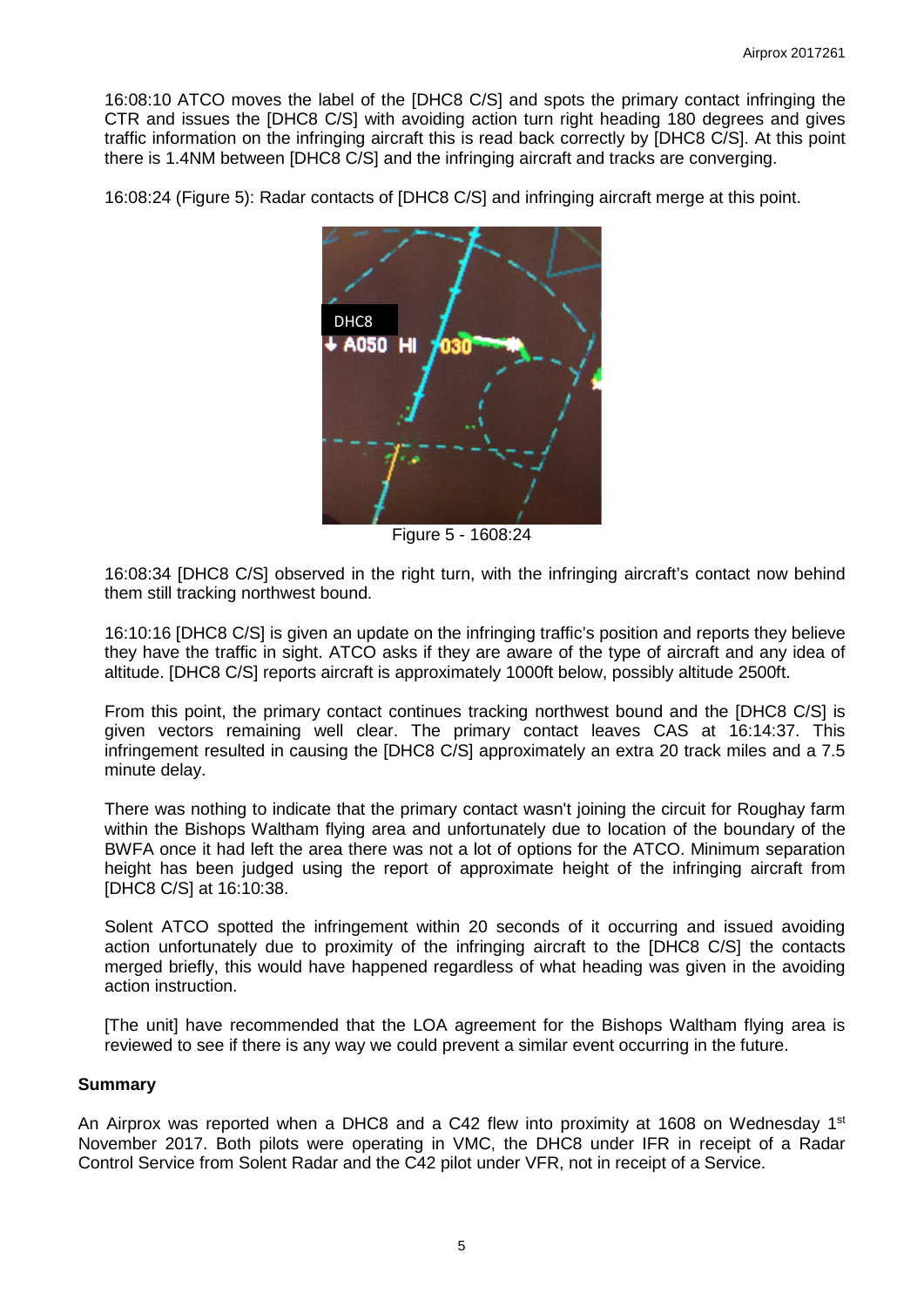## **PART B: SUMMARY OF THE BOARD'S DISCUSSIONS**

Information available consisted of reports from both pilots, radar photographs/video recordings, a report from the air traffic controller involved and reports from the appropriate ATC authorities.

Members quickly agreed that the Airprox concerned the potential risk due to penetration of CAS without clearance, and that, in the event, the aircraft appeared to be vertically separated by about 1000ft. The Board commented on the design of the BWFA and noted that a Solent controller could only ever have minimal warning of CAS penetration without clearance due to the fact that the BWFA was embedded within the Solent CTR. Members recognised that the CTR had to be available in its entirety for the use of aircraft under Solent control, but wondered whether it would be prudent to vector aircraft routinely to the west of the CTR, thereby maximising the time available to detect any aircraft leaving the BWFA and into the Solent CTR. It was acknowledged that the possibility of aircraft entering the Solent CTR/CTA without clearance also existed around the entire perimeter of the zones, but members thought that the BWFA presented a known area of higher-density usage within the CTR that could be valuably mitigated to greater effect.

Ultimately, the Board agreed that the Solent controller was faced with a primary only contact inside the lateral limits of the CTR with little time to effect avoiding action. Some members felt that it was fortunate that the C42 pilot was not at a greater altitude, whilst others felt that most microlight pilots would not transit above 2000ft or so and that the aircraft would always have been separated in the vertical sense at that position. However, all members agreed that the purpose of Class D airspace was to provide a known environment for Air Traffic Management and that, by entering the Solent CTR without clearance, the C42 pilot had flown into conflict with the DHC8. The Board noted that there was no impediment *per se* to non-transponder equipped aircraft entering Class D airspace, but in order to preserve the known environment it is imperative that pilots request clearance before entering. In considering the risk, members agreed that although the presence of the uncleared and primary-only C42 within Solent CAS was highly undesirable, in the event, the aircraft passed with about 1000ft vertical separation and there was no risk of collision.

#### **PART C: ASSESSMENT OF CAUSE AND RISK**

Cause: The C42 pilot flew into CAS without clearance from ATC and into conflict with the DHC8.

Degree of Risk: C.

#### Safety Barrier Assessment<sup>[5](#page-5-0)</sup>

In assessing the effectiveness of the safety barriers associated with this incident, the Board concluded that the key factors had been that:

#### **ANSP:**

l

**Situational Awareness and Action** were assessed as **partially effective** because the location of the BWFA is such that the Solent controller could only ever have minimal warning of aircraft infringing the Solent CTR from within it.

**Warning System Operation and Compliance** were assessed as **ineffective** because the C42 was not equipped with a system compatible with the Solent surveillance warning systems.

<span id="page-5-0"></span><sup>5</sup> The UK Airprox Board scheme for assessing the Availability, Functionality and Effectiveness of safety barriers can be found on the [UKAB Website.](http://www.airproxboard.org.uk/Learn-more/Airprox-Barrier-Assessment/)